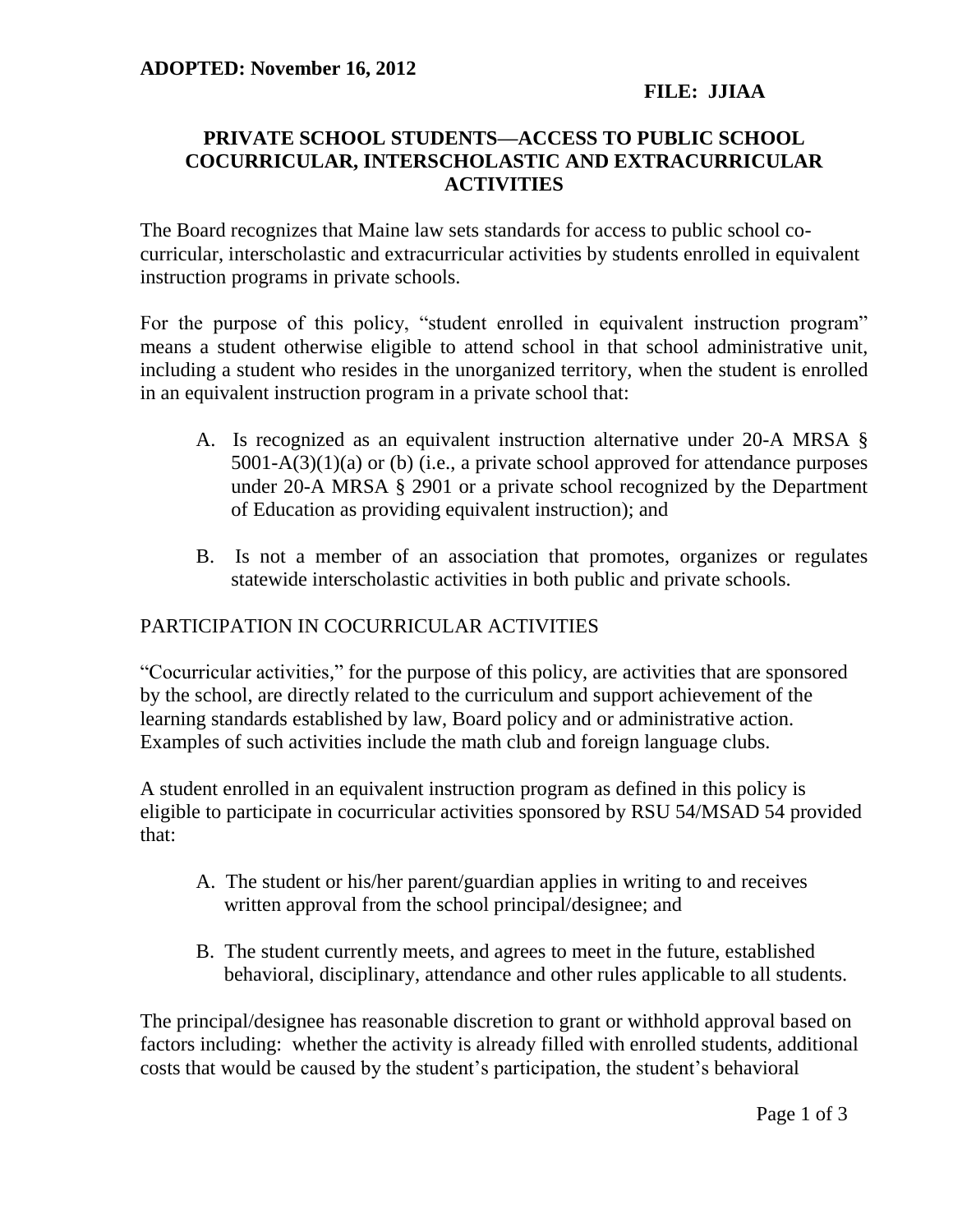and academic record provided by the private school, safety, and any other factors that involve the best interests of the school. The principal/designee's decision shall not be subject to appeal or reconsideration unless it is in violation of the law or a Board policy.

# PARTICIPATION IN EXTRACURRICULAR ACTIVITIES

"Extracurricular activities," for the purpose of this policy, are school-sponsored activities for which participants are selected by staff supervising the activities, including those teams, both athletic and academic, that participate in interscholastic competition.

A student enrolled in an equivalent instruction program as defined in this policy is eligible to try out for extracurricular and interscholastic activities sponsored by RSU 54/MSAD 54 provided that the following requirements are met/satisfied:

- A. The student applies for and receives written approval from the principal/designee;
- B. The student agrees to abide by equivalent rules of participation as are applicable to regularly enrolled students participating in the activity and provides evidence that the rules of participation are being met.
- C. The student complies with the same physical examination, immunization, insurance, age, and semester eligibility requirements as regularly enrolled students participating in the activity. All required documentation must be made available upon request by the school unit.
- D. The student meets equivalent academic standards as those established for regularly enrolled students participating in the activity and provides evidence that the academic standards are being met.
- E. The student abides by the same transportation policy as regularly enrolled students participating in the activity.

The criteria for selection of participants shall be determined by the staff members (coaches, advisors and their supervisors) responsible for the activities. Tryouts are by nature competitive. Eligibility to try out does not guarantee participation. Decisions resulting in non-selection of individual students shall not be subject to appeal or reconsideration unless they are in violation of law or Board policy.